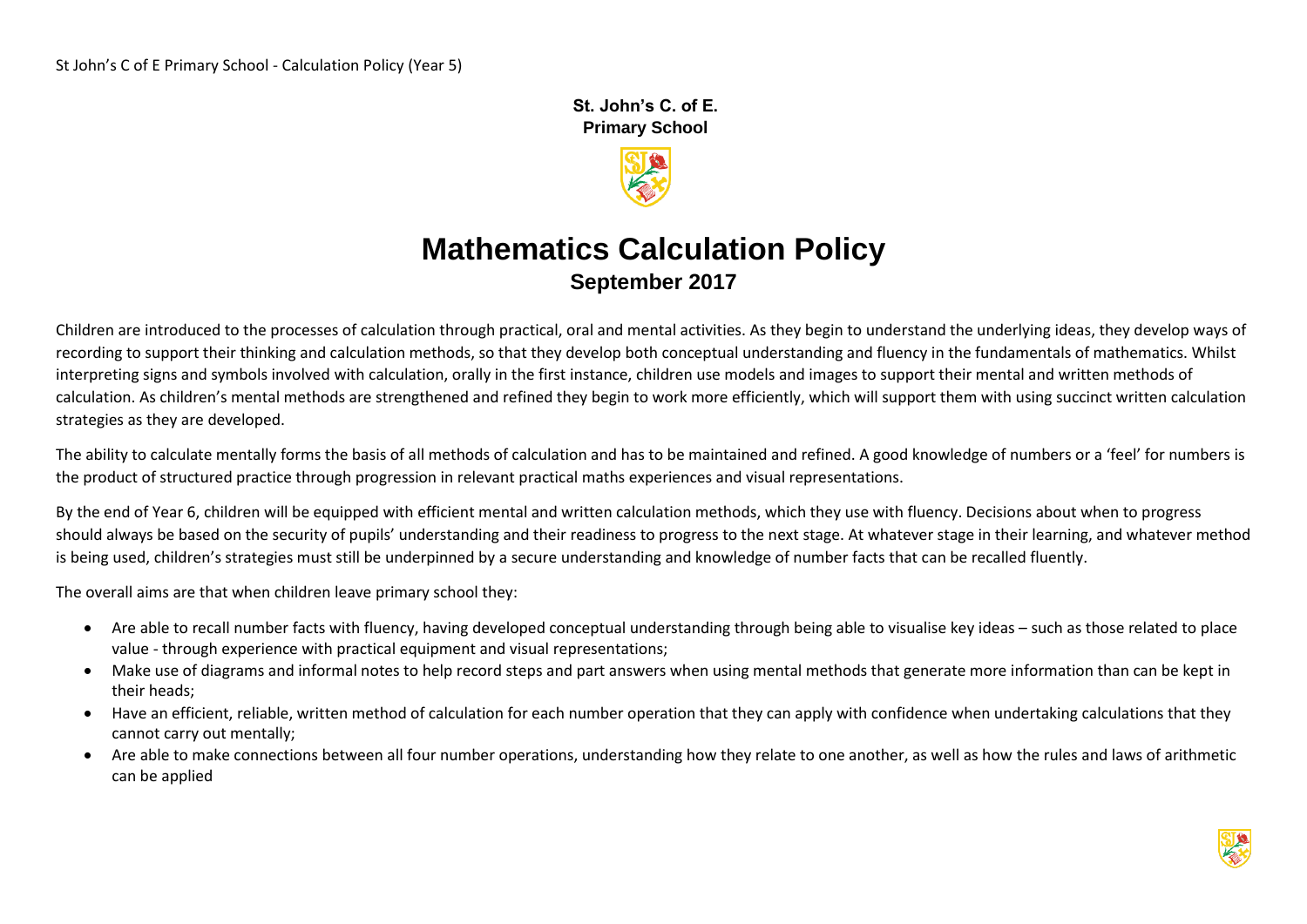# **Mathematical Vocabulary**

| <b>Addition</b>  | <b>Subtraction</b> | <b>Multiplication</b> | <b>Division</b>  |
|------------------|--------------------|-----------------------|------------------|
| Add              | Take away          | Repeated addition     | Groups of        |
| Plus             | Count back         | <b>Times</b>          | Into groups of   |
| More             | Less               | Array                 | Halve            |
| Altogether       | <b>Minus</b>       | Multiply              | Share            |
| Total            | Fewer              | Groups of             | Equally          |
| Increase         | <b>Difference</b>  | Double                | Into lots of     |
| Make             | Count on           | Multiplication        | Divided by       |
| And              | How many more than | <b>Multiples</b>      | Half             |
| Carry            | Subtract           | Factor                | Quarter          |
| Symbol           | Decrease           | Product               | Remainder        |
| Operation        | Exchange           | Lots of               | Factor           |
| Equals           | Symbol             | Arrays                | <b>Divisible</b> |
| Addend           | Operation          | Symbol                | <b>Divisor</b>   |
| Sum <sup>*</sup> | Equals             | Operation             | <b>Dividend</b>  |
|                  |                    | Equals                | Quotient         |
|                  |                    |                       | Regroup          |
|                  |                    |                       | Symbol           |
|                  |                    |                       | Operation        |
|                  |                    |                       | Equals           |

\* 'sum' is a term used for an addition calculation. No other operation uses this term.

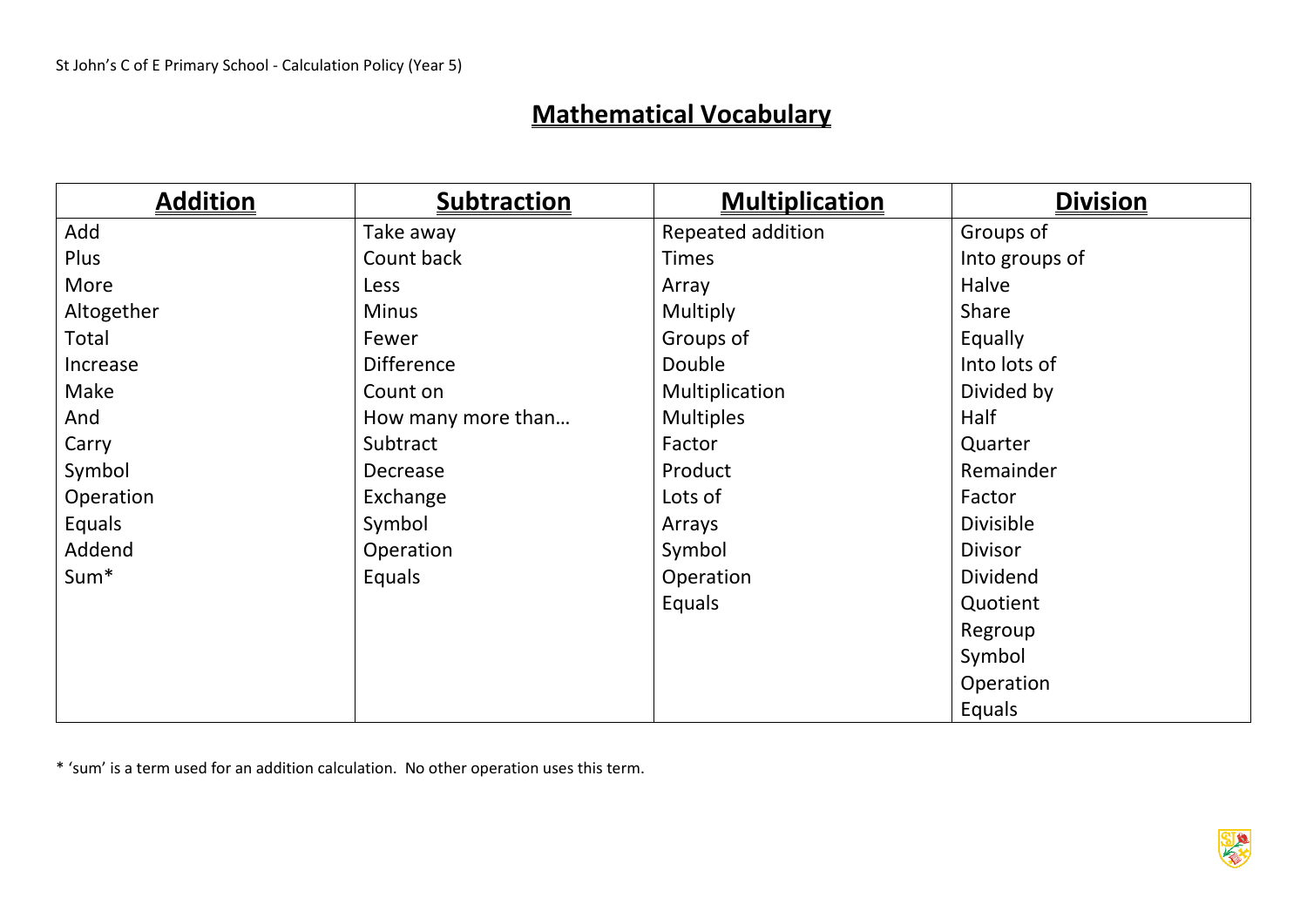

### **Year 5**

### **Addition**

| Year Group | Number Facts<br>Pupils should be taught to:                             | Written Calculations and Appropriate Models and Images to Support Conceptual Understanding                                                                    |                                   |                                                                                                           |  |
|------------|-------------------------------------------------------------------------|---------------------------------------------------------------------------------------------------------------------------------------------------------------|-----------------------------------|-----------------------------------------------------------------------------------------------------------|--|
|            | Add and subtract numbers<br>mentally with increasingly large<br>numbers | Year 4 revision:<br>4 digit + 4 digit totals to 10 or above carrying in one or all<br>columns (except thousands column) including decimals (use of<br>dienes) | 7648<br>$+ 1486$<br>9134<br>1 1 1 | 6584<br>$+5848$<br>12432<br>1 1 1                                                                         |  |
|            |                                                                         | Year 4 revision:<br>4 digit + 4 digit: carrying in one or all columns – including<br>decimals                                                                 | 42<br>6432<br>786                 | 3.345<br>$+2.530$                                                                                         |  |
|            |                                                                         | Totalling amounts of differing length including carrying<br>e.g. 4 digit + 2 digit including decimals                                                         | 4681<br>11944                     | 5.875                                                                                                     |  |
|            |                                                                         | Children should extend the carrying method to number<br>with any number of digits.                                                                            | 121                               | Top Tips<br>Make sure PV columns are lined<br>up correctly especially for<br>numbers of different lengths |  |
|            |                                                                         | Add positive and negative numbers using a number line                                                                                                         |                                   |                                                                                                           |  |

## **Subtraction**

| Year Group | Number Facts<br>Pupils should be taught to:                             | Written Calculations and Appropriate Models and Images to Support Conceptual Understanding                                                                                                                        |                                                                                                       |  |
|------------|-------------------------------------------------------------------------|-------------------------------------------------------------------------------------------------------------------------------------------------------------------------------------------------------------------|-------------------------------------------------------------------------------------------------------|--|
|            | Add and subtract numbers<br>mentally with increasingly large<br>numbers | Year 4 Revision - 4 digit - 4 digit exchanging in all 4 columns<br>including decimals (decomposition)<br>Subtracting where there is a zero above<br>Subtract positive and negative numbers using a number<br>line | 5131<br><b>6467</b><br>$-2684$<br>3783<br>1012<br>5.589 km<br>$-3.291$ km<br>74<br>2.298 km<br>8<br>2 |  |

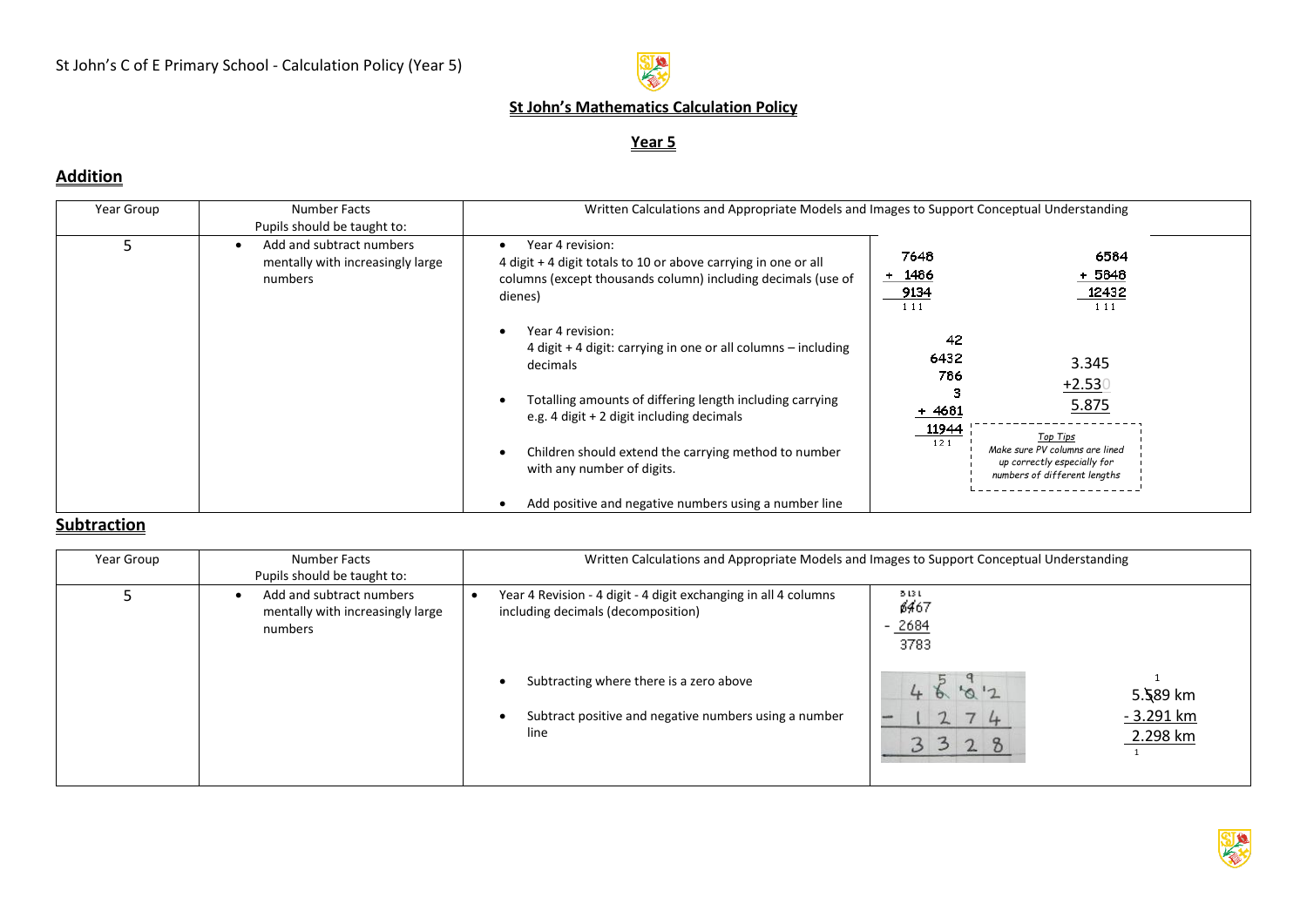### **Multiplication**

| Year Group | Number Facts<br>Pupils should be taught to:                         | Written Calculations and Appropriate Models and Images to Support Conceptual Understanding                                                                                                                                                                                                                                                       |                                                                                                                                                                                                                               |
|------------|---------------------------------------------------------------------|--------------------------------------------------------------------------------------------------------------------------------------------------------------------------------------------------------------------------------------------------------------------------------------------------------------------------------------------------|-------------------------------------------------------------------------------------------------------------------------------------------------------------------------------------------------------------------------------|
|            | Multiply and divide<br>numbers mentally drawing<br>upon known facts | Revise year 4 expanded multiplication column method (2 digit by 1<br>digit, 3 digit by 1 digit)<br>Children should be able to estimate and approximate first.<br>Children to use compact short multiplication (formal). TU x O, HTO x<br>$O$ , THTO $x O$<br>Use short multiplication to solve money calculations (decimal) by a<br>single digit | 64<br>64<br>64<br>Top Tips<br>$\times 7$<br>$\times 7$<br>$\times 7$<br>Carry on the top when multiplying<br>448<br>Carry underneath when adding<br>$4 \times 7 = 28$<br>$6 \times 7 = 42$<br>$42 + 2 = 44$<br>£3.50<br>14.00 |

### **Division**

| Year Group | Number Facts<br>Pupils should be taught to:                         | Written Calculations and Appropriate Models and Images to Support Conceptual Understanding                     |                                            |                            |
|------------|---------------------------------------------------------------------|----------------------------------------------------------------------------------------------------------------|--------------------------------------------|----------------------------|
|            | Multiply and divide<br>numbers mentally drawing<br>upon known facts | Children should be able to estimate and approximate first.<br>Short formal division with and without remainder | $6\frac{422}{2532}$<br>$6\overline{)2532}$ | 1264<br>7584               |
|            |                                                                     | Division of money by a single digit with no remainder                                                          | 5 437                                      | 87.4<br>87r2or2<br>5 437.0 |



 $14$  3  $2$   $2$   $2$